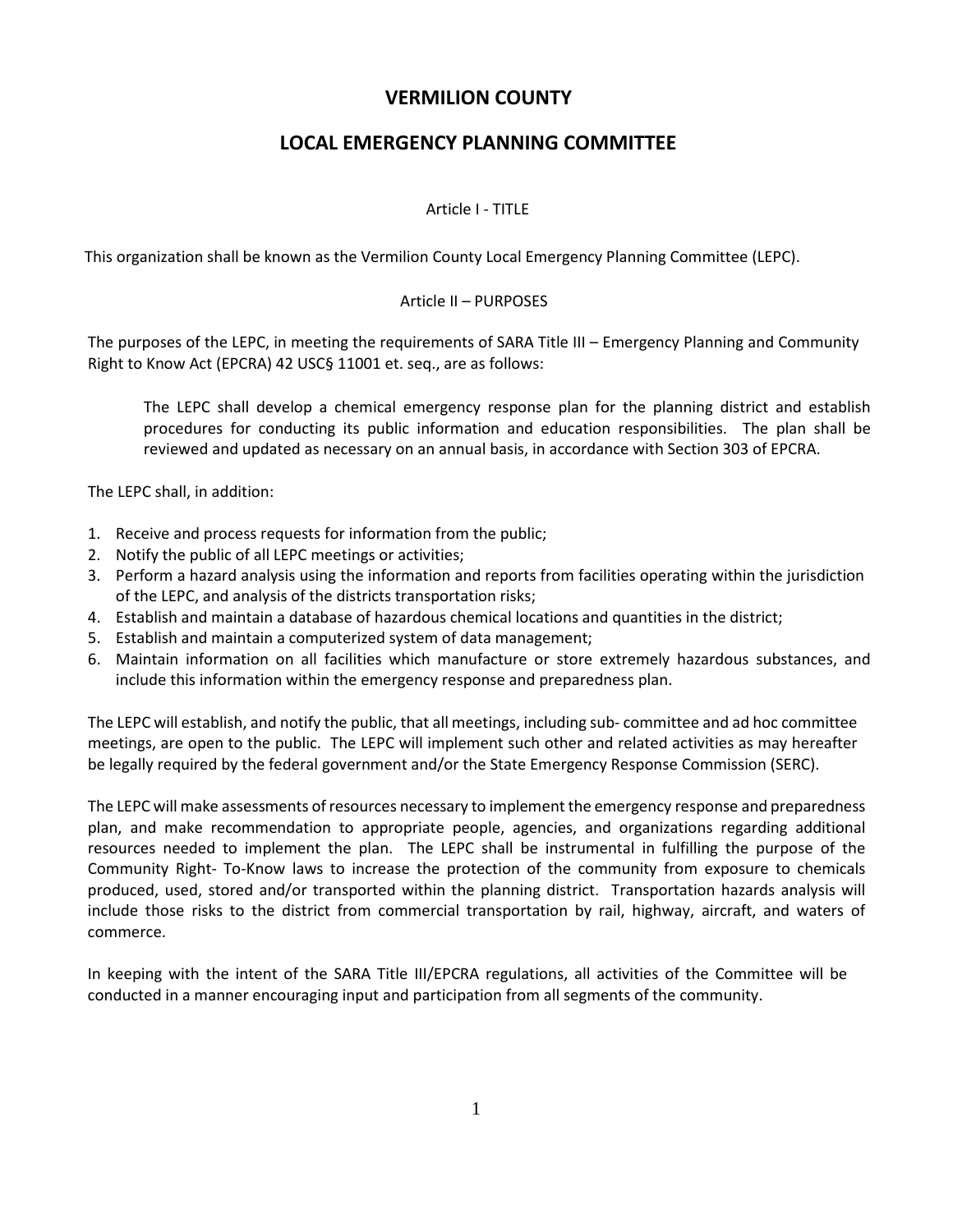## Article III – MEMBERSHIP

The SERC shall appoint primary members to serve on the Local Emergency Planning Committee. The Committee shall be composed of, at a minimum, representatives from the following twelve groups or organizations: elected state or local officials, local environmental groups, law enforcement, hospital, local government emergency management, transportation, firefighting, broadcast/print media, first aid or emergency medical service, community groups, health, and owners and operators of facilities subject to Emergency Planning and Community Right to Know laws and regulations.

Each of the above listed twelve groups or organizations shall have one primary vote for the transaction of Committee business. Members of the LEPC are volunteer personnel and shall be residents and/or conduct business in the jurisdictional area of the Vermilion County LEPC.

FULL MEMBERSHIP. Full membership is defined as at least one primary member in each of the 12 categories as noted in 29 ILCS 620.50.

ALTERNATE MEMBERS. Each of the 12 categories may include alternate members. Alternate members shall be approved by the Committee at any regular meeting of the LEPC. Alternate members will be designated as first alternate, second alternate, etc. for the category they represent. In the absence of a primary member, an alternate member in that category, in order of their designation, will have voting rights for the transaction of committee business. Alternate members may not hold elected offices within the LEPC.

INACTIVE MEMBERS. Appointed and alternate members can be considered inactive when they have missed more than 2 consecutive Committee meetings without notification to the Committee Chairperson of significant reasons why they were unable to attend the meetings. An annual report listing the primary members declared inactive will be provided to the SERC by the Committee Chairperson.

REMOVAL. The Committee may ask the SERC to remove a primary member. The Committee may remove alternate members by a majority vote of the members present at any regular or special meeting but, the vote shall be by ballot only.

VACANCIES. The SERC shall appoint a replacement member for any vacancy (excluding alternate members) occurring in the LEPC, including a vacancy by reason ofresignation, death, removal or disqualification of a member. The Committee may request that the SERC appoint a qualified replacement identified by the Chairperson or by a majority of Committee members.

# Article IV – OFFICES AND APPOINTED POSITIONS

Elected offices of the LEPC are Chairperson, Vice-Chairperson, and Secretary-Treasurer. Appointed positions will be the Information Coordinator and the Community Emergency Coordinator.

OFFICER TERMS. The membership of the LEPC shall elect officers by ballot or voice vote at a pre-identified vote event. Officers serve a term of 2 years. Existing officers may be reelected to their existing offices if they so indicate a willingness to continue.

THE CHAIRPERSON. The Chairperson shall preside at all meetings of the LEPC unless he/she cannot be present at an announced meeting. The Chairperson shall serve as an ex officio member of all committees, and shall perform such duties and acts as necessary to accomplish the goals of the LEPC. The Chairperson shall be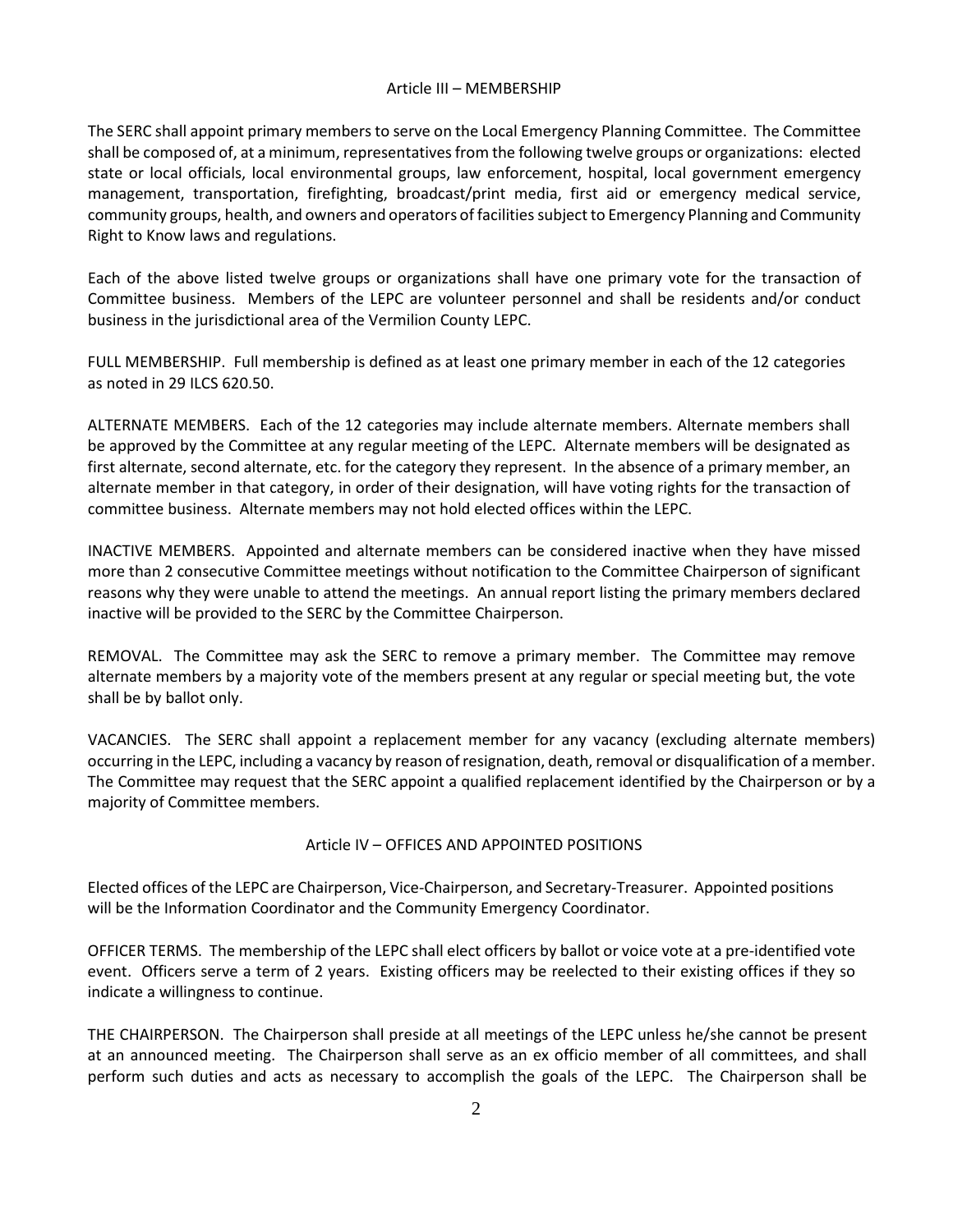empowered to create such other ad hoc committees as necessary to accomplish the goals of the LEPC.

THE VICE-CHAIRPERSON. Upon the resignation, or death, or on the advice of the Chairperson, the Vice-Chairperson shall perform the duties of the Chairperson. The Vice-Chairperson shall perform such other duties as may be assigned by the Chairperson. In the absence of the Chairperson, the Vice-Chairperson shall preside at meetings of the LEPC.

THE SECRETARY-TREASURER. The Secretary-Treasurer, in cooperation with the Information Coordinator, shall be the custodian of all books, papers, documents, and other property of the LEPC. The Secretary shall attend to the business needs of the LEPC and shall maintain an accurate record of all monies received and expended for the use of the LEPC. In the absence of the Chairperson and Vice- Chairperson, the Secretary-Treasurer shall preside at meetings of the LEPC.

THE INFORMATION COORDINATOR. The LEPC shall appoint an Information Coordinator. The Information Coordinator is responsible for maintaining the Committee's files of information received under the Act and procedures adopted under it and for receiving and fulfilling requests from the public for that information. The Information Coordinator will assist the Secretary-Treasurer in records management. The Information Coordinator will be a non-voting member of all subcommittees of the LEPC.

COMMUNITY EMERGENCY COORDINATOR. The LEPC shall appoint a Community Emergency Coordinator who is responsible for coordinating the development and implementation of the chemical emergency preparedness plan of the planning district and for receiving verbal and follow-up written notices of releases of hazardous substances provided under EPCRA.

#### Article V – MEETINGS

All meetings are open to the public and subject to the Illinois Open Meetings Act, 5 ILCS 120/1 *et. seq.*

- (a) REGULAR MEETINGS The LEPC shall meet at least quarterly.
- (b) SPECIAL MEETINGS

The Chairperson may call special meetings as necessary to carry out the duties of the LEPC. Upon the written request of at least 51% of the primary members, excluding the Chairperson, the Chairperson shall call a meeting within ten (10) days.

(c) HEARINGS

The LEPC shall hold such public hearings or forums as necessary and desirable at such time and places as may be determined by a majority vote of the Committee. At least one such public hearing, or forum, shall be held each year for the purpose of discussing the Committee's emergency plan with the public, and receiving and responding to the public comments on the presented plan.

(d) QUORUM

6 primary members, each representing one of the 12 required membership categories and at least one being an elected officer, shall represent a quorum for the transaction of Committee business. If all 12 membership groups are not filled, a quorum shall consist of 50% + 1 of the active membership groups. The Chairperson shall notify the SERC immediately of the lack of full membership, and incomplete membership shall not exceed a six-month time frame. Acts of a majority of the quorum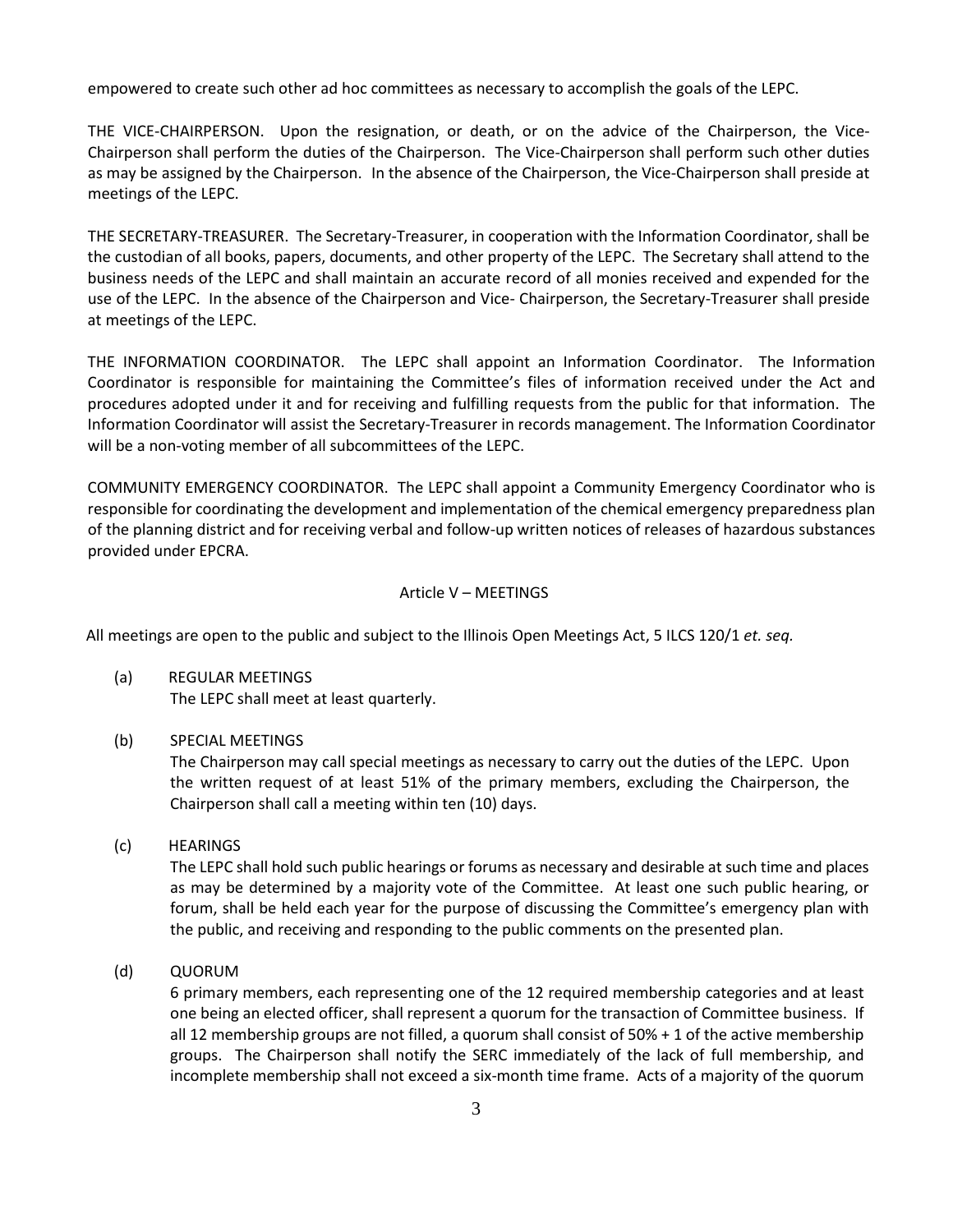shall be valid acts of the Committee, unless the action of a greater number is required by these bylaws.

## (e) AGENDA

Any member may request that the Chairperson place an item on the meeting agenda. If the Chairperson should decline to do so, a member may have the item placed on the agenda by submitting it in writing to the Chairperson.

### (f) RULES OF ORDER

The deliberations of all meetings of the LEPC and its subcommittees shall be governed by Robert's Rules of Order, Newly Revised.

## (g) NOTICE OF MEETINGS

Notice of time, date, place of meeting, and agenda items to be considered at each meeting shall be given in writing to all members at least two weeks prior to each meeting by the Chairperson.

An annual notice of the regular meeting schedule of the LEPC shall be published in a newspaper with regular circulation in Vermilion County in accordance with SARA, Title III (EPCRA). This notice shall specify the meeting designated specifically for discussing the emergency plan with the public, and receiving and responding to public comments on the emergency plan.

## Article VI – SUBCOMMITTEES

The Chairperson of the LEPC or the Chair of the subcommittee, may call meetings of the standing and ad hoc subcommittees as deemed necessary.

- Section 1 Executive Subcommittee. The Executive Subcommittee will consist of the Chairperson, Vice-Chairperson, Secretary-Treasurer, and Chairpersons of any standing subcommittees as described in Section 2. The Information Coordinator shall serve as a non-voting member of the Executive Subcommittee. The duties of the Executive Subcommittee shall be to coordinate activities of the standing and ad hoc subcommittees.
- Section 2 Standing Subcommittees. The following standing subcommittees can be established if deemed necessary for the good of the LEPC:
	- (a) Right-To-Know Subcommittee. This subcommittee shall be responsible for the formulation of all policies and procedures concerning the Community Right-To-Know program; the formulation of all chemical release reporting procedures; the establishment of trade secret protection procedures; and the formulation of all record keeping information dissemination procedures for the LEPC.
	- (b) Public Education and Information Subcommittee. This subcommittee shall be responsible for reviewing the public alert and notification program; public relations with affected communities and the public at large; all publicity of the LEPC; and the development of a public education and information program.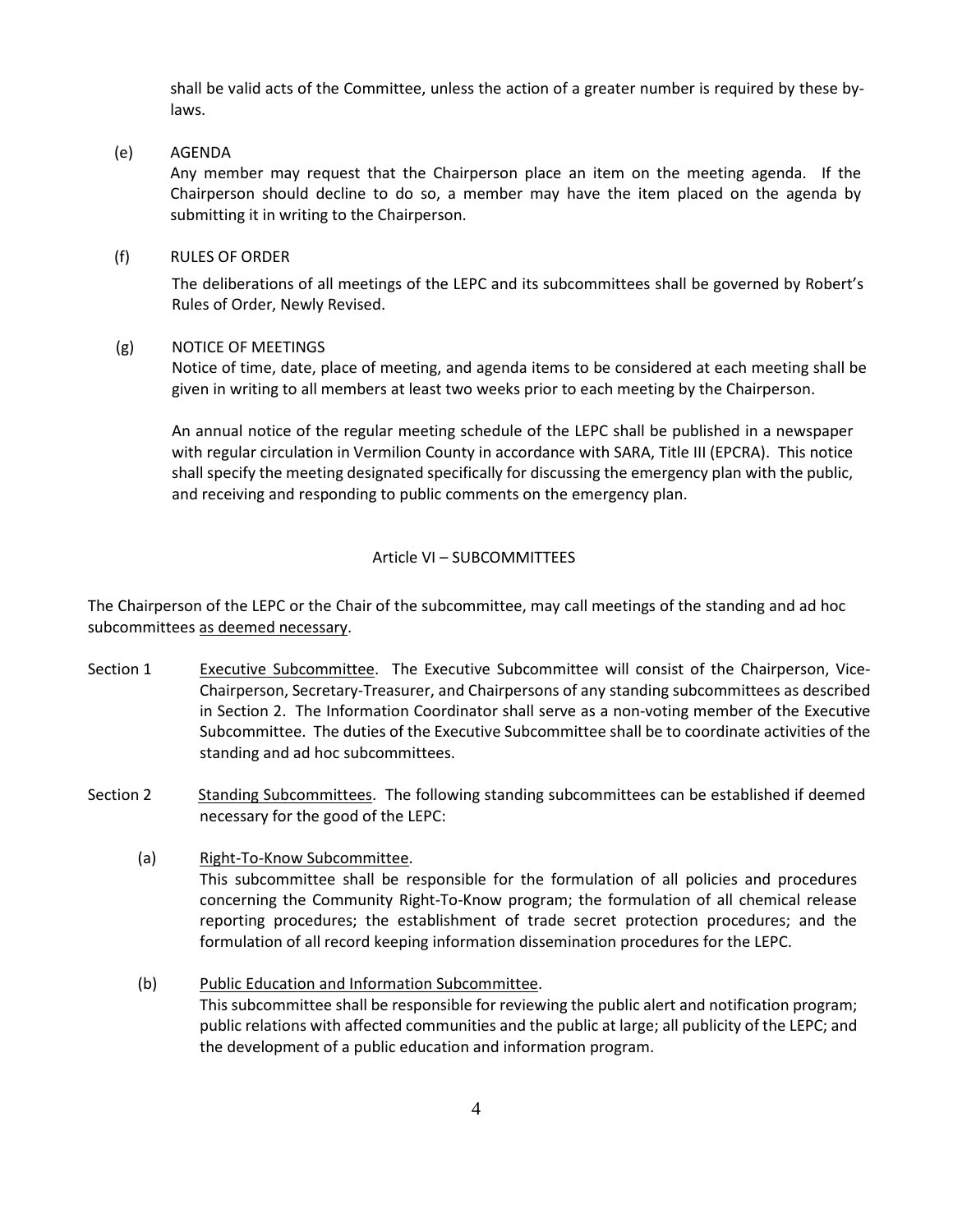(c) Chemical Facilities Liaison Subcommittee.

This subcommittee shall be responsible for identifying and communicating with affected facilities. This subcommittee shall work with the Emergency Response and Resources Subcommittee and with affected facilities to review and help the local emergency management office test the hazardous chemical emergency response plan for the planning district as required by law.

# (d) Emergency Response and Resources Subcommittee.

This subcommittee will work with the Chemical Facilities Liaison Subcommittee and with existing emergency response organizations in jurisdictions within the planning district to review and help local emergency management office test the hazardous chemical emergency response plan for the planning district as required by law. This subcommittee shall review existing federal, state, and local plans for the purpose of coordination with the LEPC planning process.

- Section 3. Ad Hoc Subcommittees. The Chairperson may create ad hoc subcommittees as necessary to perform the functions of the LEPC. Chairpersons of ad hoc subcommittees shall be appointed by the Chairperson of the LEPC.
- Section 4. Chairperson of Standing Subcommittees. Chairpersons of the standing subcommittees shall be nominated and elected by their respective committees. The election shall be by ballot, except that when there is only one nomination for each office, election may be by voice vote.

Article VII – MISCELLANEOUS PROVISIONS

- Section 1. Fiscal year. The fiscal year shall be considered to run from December 1st to November 30th.
- Section 2. Indebtedness. All indebtedness incurred by the LEPC shall be approved by the Chairperson before payment by the Secretary-Treasurer.
- Section 3. Approval of Bylaws. These bylaws shall become effective upon approval by a majority vote of the members.

# Article VIII – AMENDMENTS

Amendments. These bylaws may be amended by a two-thirds vote of members present and voting at any meeting of the LEPC provided that any proposed amendments to these bylaws be submitted to the members in writing at least one week in advance of the meeting. Any member of the LEPC shall have the right to comment on or suggest revisions to the bylaws.

#### Article IX – RULES

EPCRA requires that the LEPC shall establish rules by which the Committee shall function. Such rules shall include provisions for public notification of Committee activities, public meetings to discuss the emergency plan, public comments, response to such comments by the Committee, and distribution of the emergency plan.